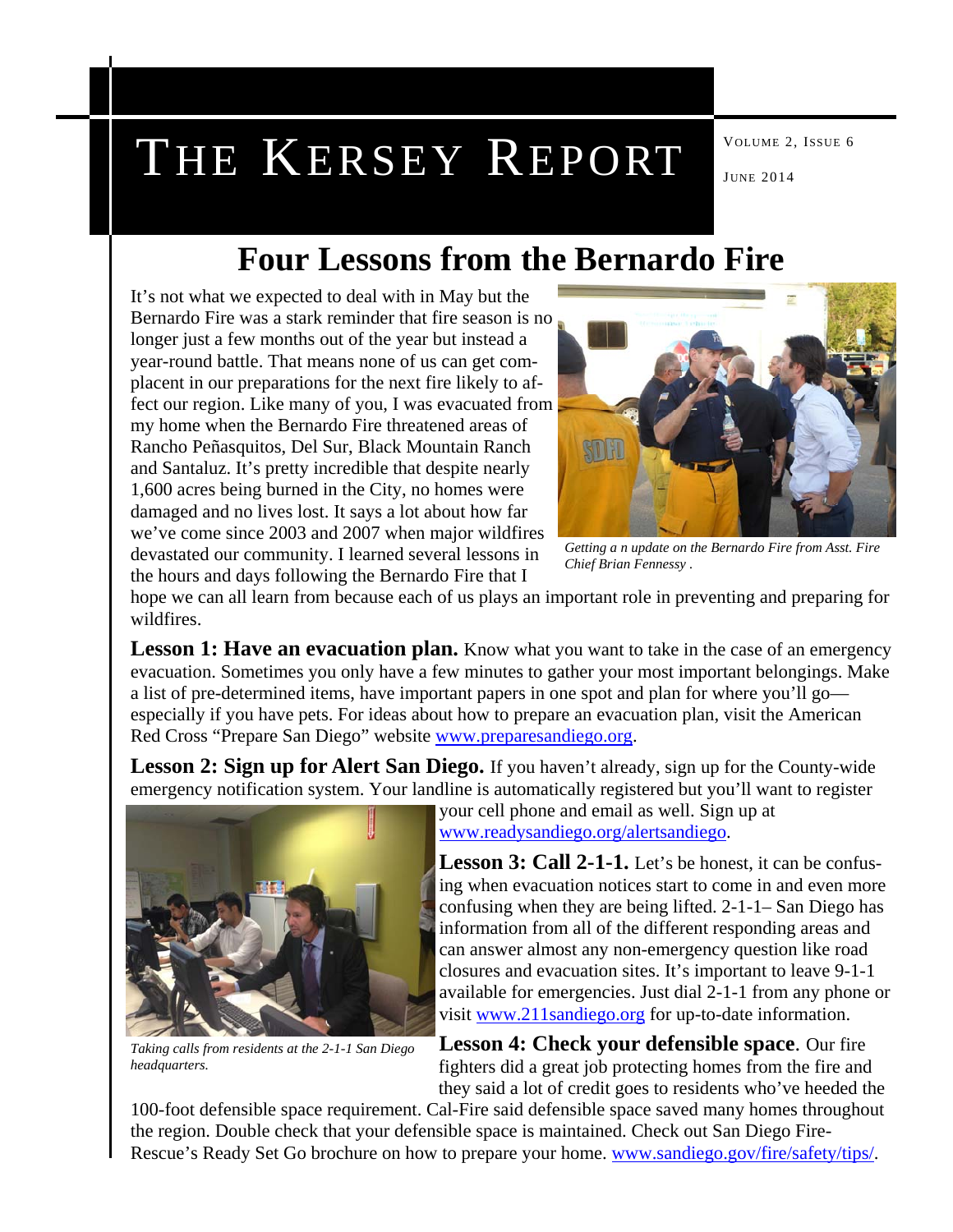## **Celebrate Fourth of July in District Five**

As the holiday approaches, District Five provides plenty of opportunities to have a great Fourth of July with everything from veteran celebrations and community fairs to patriotic pet contests and, of course, fire works. Here are just a couple events taking place in our district:

 The **Spirit of the Fourth community fair** in Rancho Bernardo's Webb Park kicks off with a pancake breakfast at 7 a.m., followed by a classic car show, patriotic pet contest, a memorial ceremony honoring our veterans and parade. End the night with a bang at Bernardo Heights Middle School with a fireworks show! Entertainment begins at 6 p.m. and the fireworks display begins at 9 p.m. For more information on additional events in the area go to www.spiritofthefourth.org.



 The **44th Annual Scripps Ranch Fourth of July Parade** starts at 10 a.m. at Red Cedar Drive and Ironwood Road and ends at Scripps Ranch Blvd. at Aviary Drive. I'll be riding the Wells Fargo Stage Coach so please come by to wave hello! Following the parade, festivities will continue in Hoyt Park from 11 a.m.-1 p.m. More info: www.scrippsranch.org/events/4th-of-july.html

The Fourth of July is a time to celebrate our community spirit so I hope wherever you spend the holiday, you have a chance to connect with your neighbors and meet new friends.

# **Miramar Ranch North Marks 20th Anniversary**

On June 3<sup>rd</sup>, I proclaimed it "Miramar Ranch North Day" in the City of San Diego, commemorating the 20th anniversary of the first house in the community closing escrow on June  $24<sup>th</sup>$ , 1994. Miramar



Ranch North was designed as a twin community with Scripps Miramar Ranch and is one of three community planning areas that make up the picturesque neighborhoods of Scripps Ranch, which I am proud to represent. The first Community Plan was prepared by an exceptional group of Scripps Ranch residents and adopted by the Planning Commission in December 1979 and the City Council in March 1980. Today, Miramar Ranch North provides a scenic and unique lifestyle not found anywhere else in the country and has grown to meet the needs of its residents. This

community continues to make a positive impact on the quality of life in District Five and the entire San Diego region.

# **New 5-1-1 App Features Traffic, Toll Rates and More**

The new 5-1-1 app from SANDAG, the San Diego Association of Governments, is helping San Diegans plan a more efficient commute – especially for those traveling from the northern parts of the city. It provides up-to-the-minute traffic information to the cities of San Diego, Poway and Escondido and allows users to track real-time toll rates for the I-15 Express Lanes. The app also provides access to MTS bus routes, fares and arrival times. The free app should make utilizing the increasing number of public transportation options including a new Rapid bus service — easier for everyone. Visit 511sd.com/app for more details.

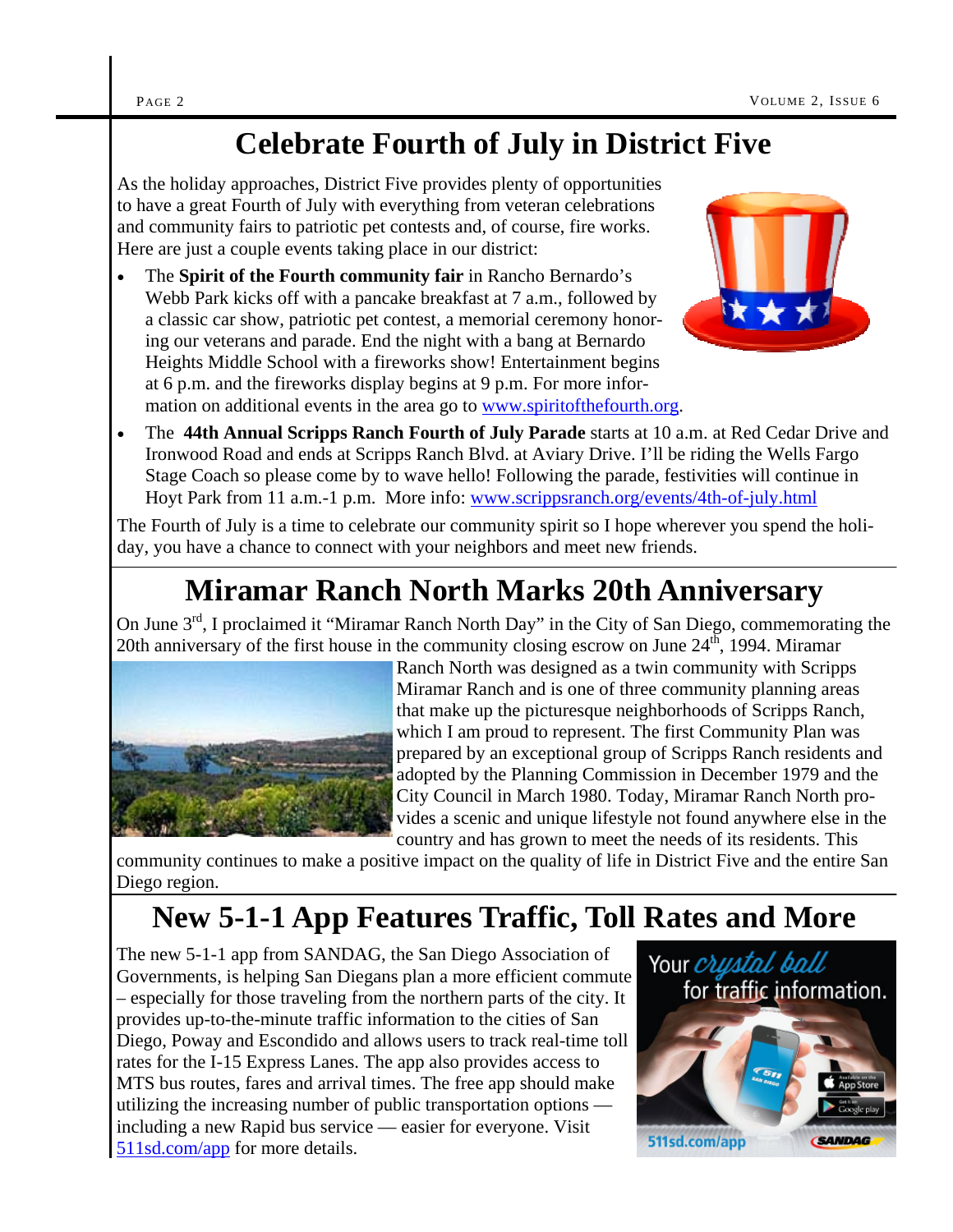# **First Responder Appreciation BBQ**

Join me for a barbeque to thank our hard working first responders who bravely fought the Bernardo Fire and professionally managed the evacuation of our community.



#### **Saturday, June 21**

**11 a.m.—2 p.m. South Village Neighborhood Park 14756 Via Azul, San Diego 92127** 

Presented in partnership with the Peñasquitos Emergency Response Council and Rancho Peñasquitos Town Council

For more information, email me at markkersey@sandiego.gov.

# **Black Mountain Ranch Skate Park Gets Updates**

Positive activities for our youth should be encouraged, and it's one of my top priorities while serving

on the City Council to provide activities that will benefit our youth and the community as a whole. I'm pleased to announce upgrades at Black Mountain Skate Park in Rancho Peñasquitos, which include improvements to the previously existing wooden skateboard ramps and structures at the skate park. The construction has already begun and should be completed by November 2014. A special thanks to the devoted residents and City staff who helped craft this neighborhood treasure. Once completed, this will be a wonderful improvement for District Five residents to enjoy for years to come.



*One of several ramps under construction at Black Mountain Ranch Skate Park.* 

## **Meet the Staff: Patrick Bouteller, Chief of Staff**

I recently had some staffing changes in my office so I wanted to introduce you to the wonderful people who make up my team and will continue to get the work done for District Five. I'll introduce you to more new staff members in upcoming newsletters.



**Patrick Bouteller** is taking over the Chief of Staff role**.** He previously managed the Government and Civic Relations office at the Port of San Diego where he implemented the Port District's first legislative platform, helped develop legislation critical to the region's water quality and regulatory sustainability, and worked on a variety of trade, tourism, and infrastructure issues. Previous to the Port of San Diego, Patrick worked in the California State Legislature. There he oversaw 26 individual legislative proposals that were signed into law, and worked on budgetary, water bond, public safety, and tax reform legislation critical to the San Diego region. Email Patrick at pbouteller@sandiego.gov.